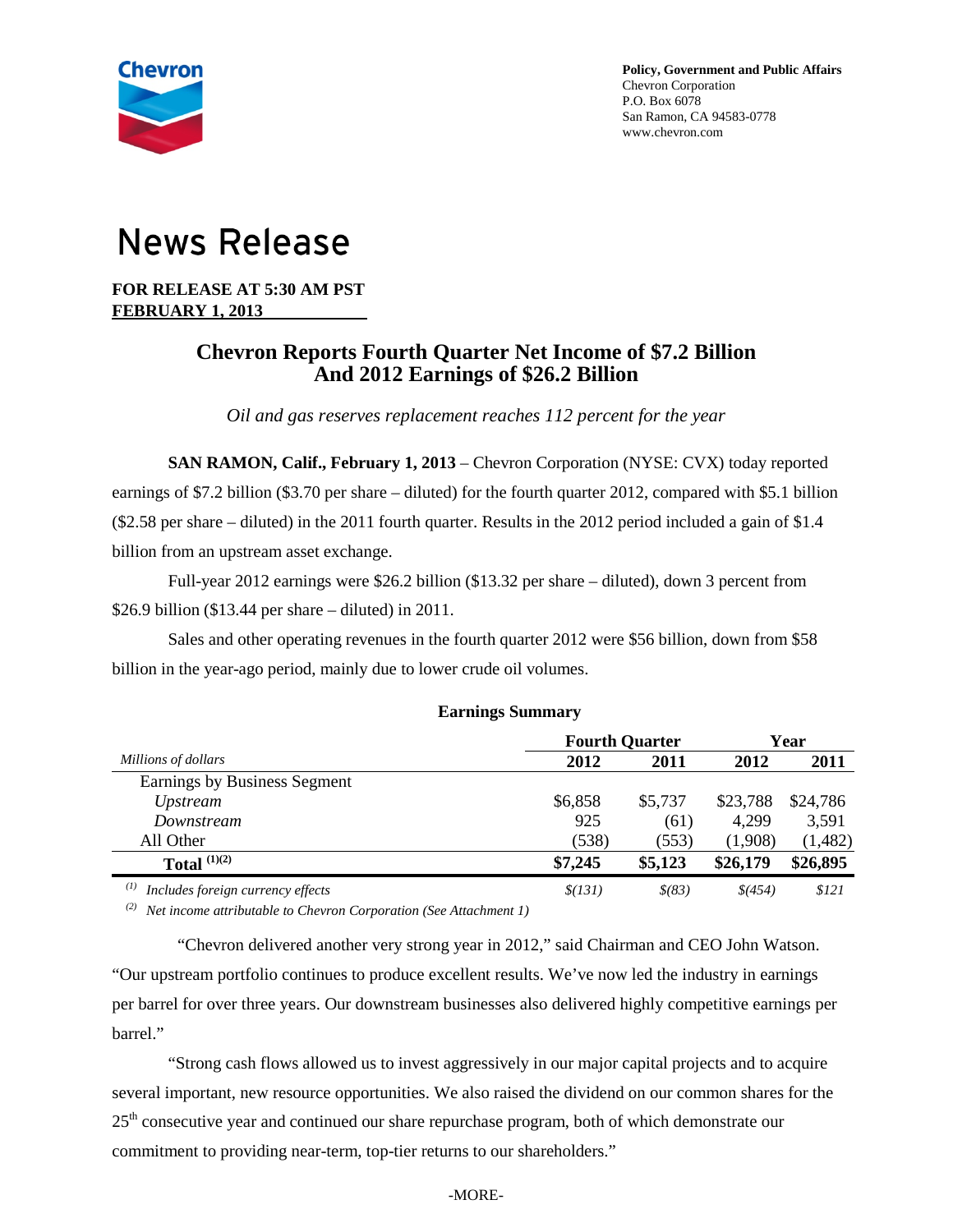Watson continued, "We made significant progress on our Gorgon and Wheatstone LNG projects in Australia in the past year. At the same time, we announced six additional natural gas discoveries offshore Australia, and completed an asset exchange that increased our interests in Carnarvon Basin fields. These results support future expansion opportunities for these two projects."

"We also expanded our global exploration resource acreage in 2012," Watson noted, "including entries into five new countries, the addition of significant new acreage in the United States, and the recently announced acquisition of a 50 percent operated interest in a western Canada LNG project."

Watson commented that the company added approximately 1.07 billion barrels of net oilequivalent proved reserves in 2012. These additions, which are subject to final reviews, equate to 112 percent of net oil-equivalent production for the year. The largest additions were for the Gorgon Project, as a result of development drilling and additional reservoir data. Also significant were additions for fields in the United States, Asia and offshore eastern Canada. The company will provide additional details relating to 2012 reserve additions in its Annual Report on Form 10-K scheduled for filing with the SEC on February 22.

"In the downstream business, we completed a multiyear plan to streamline the asset portfolio. We continued to focus our investments toward higher growth and higher margin products," Watson added. In 2012, the company's 50 percent-owned affiliate, Chevron Phillips Chemical Company LLC, announced the beginning of commercial production at a petrochemical facility in Saudi Arabia, and the initiation of front-end engineering and design for several petrochemical projects on the U.S. Gulf Coast. Significant progress was also made on the construction of new capacity to make premium base oil at the company's Pascagoula, Mississippi, refinery and additional capacity at the company's existing additives plant in Singapore.

The company purchased \$1.25 billion of its common stock in fourth quarter 2012 under its share repurchase program. Repurchases for the full year totaled \$5 billion. At year end, balances of cash, cash equivalents, time deposits and marketable securities totaled \$21.9 billion, an increase of \$1.8 billion from the end of 2011. Total debt at December 31, 2012 stood at \$12.2 billion, an increase of \$2.0 billion from a year earlier.

#### **UPSTREAM**

Worldwide net oil-equivalent production was 2.67 million barrels per day in the fourth quarter 2012, up from 2.64 million barrels per day in the 2011 fourth quarter. Production increases from project ramp-ups in Nigeria, the United States and Thailand, higher cost recovery volumes in Bangladesh and new volumes from the recently-acquired Delaware Basin properties were partially offset by normal field declines and the continued shut-in of the Frade Field in Brazil.

2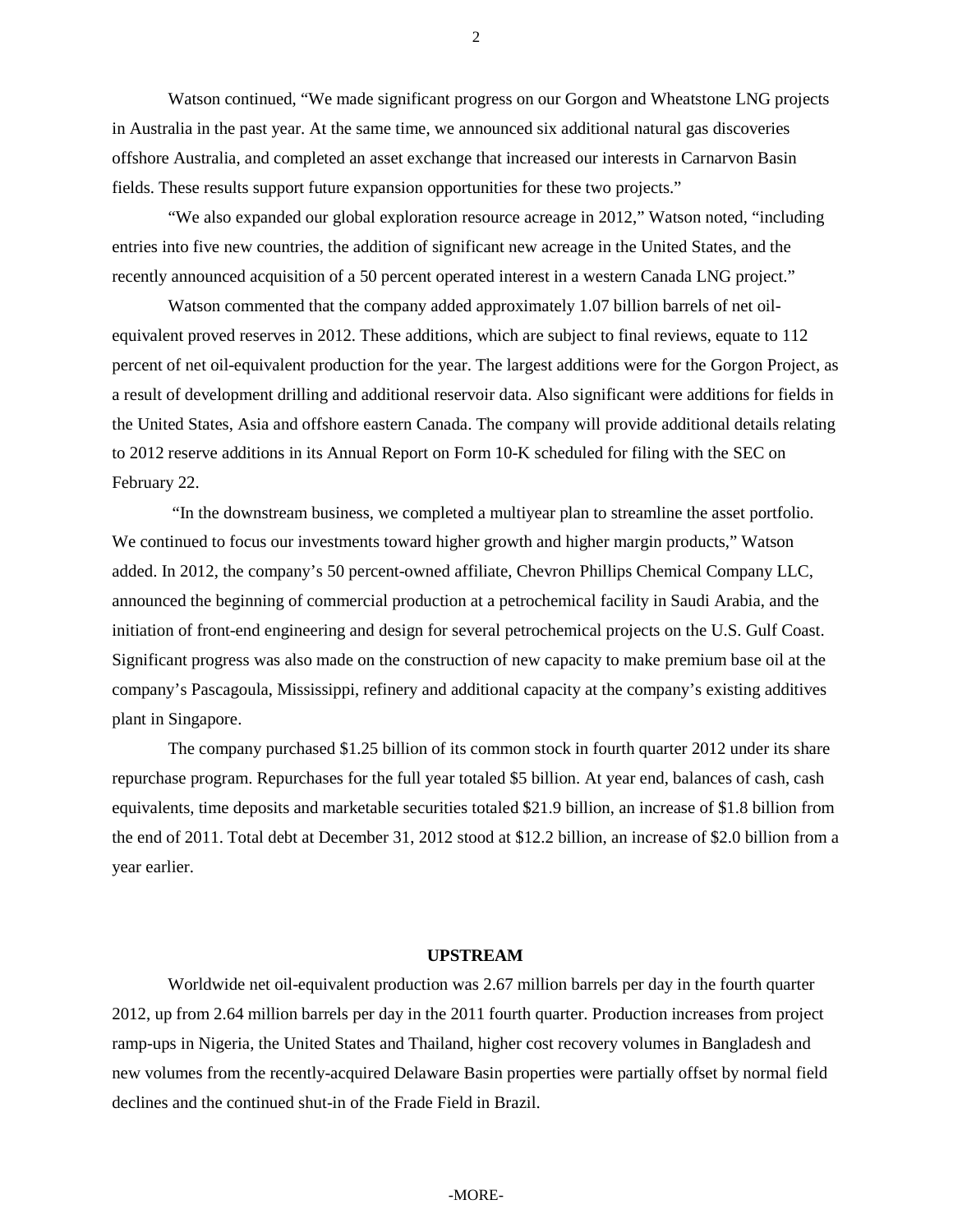| U.S. Upstream       |         | <b>Fourth Quarter</b> |         | Year    |
|---------------------|---------|-----------------------|---------|---------|
| Millions of Dollars | 2012    | 2011                  | 2012    | 2011    |
| Earnings            | \$1,363 | \$1,605               | \$5,332 | \$6,512 |

U.S. upstream earnings of \$1.36 billion in the fourth quarter 2012 were down \$242 million from a year earlier. Lower crude oil and natural gas realizations were partially offset by higher crude oil production.

The company's average sales price per barrel of crude oil and natural gas liquids was \$91 in the fourth quarter 2012, down from \$101 a year ago. The average sales price of natural gas was \$3.22 per thousand cubic feet, compared with \$3.62 in last year's fourth quarter.

Net oil-equivalent production of 674,000 barrels per day in the fourth quarter 2012 increased 13,000 barrels per day, or 2 percent, from a year earlier. The increase in production was primarily due to further ramp-up of projects in the Gulf of Mexico and the recently-acquired Delaware Basin properties, partially offset by an absence of volumes associated with Cook Inlet, Alaska, assets sold in 2011. The net liquids component of oil-equivalent production increased 3 percent in the 2012 fourth quarter to 462,000 barrels per day, while net natural gas production decreased 1 percent to 1.27 billion cubic feet per day.

**International Upstream**

**U.S. Upstream**

|                                    | <b>Fourth Quarter</b> |         | Year     |          |  |  |
|------------------------------------|-----------------------|---------|----------|----------|--|--|
| Millions of Dollars                | 2012                  | 2011    |          | 2011     |  |  |
| Earnings*                          | \$5,495               | \$4,132 | \$18,456 | \$18,274 |  |  |
| *Includes foreign currency effects | \$(34)                | \$(3)   | \$(275)  | \$211    |  |  |

International upstream earnings of \$5.5 billion increased \$1.4 billion from the fourth quarter 2011. The increase between quarters primarily reflected a gain of approximately \$1.4 billion on an asset exchange in Australia. Foreign currency effects decreased earnings by \$34 million, compared with a decrease of \$3 million a year earlier.

The average sales price for crude oil and natural gas liquids in the 2012 fourth quarter was \$100 per barrel, compared with \$101 a year earlier. The average price of natural gas was \$5.97 per thousand cubic feet, up from \$5.55 in last year's fourth quarter.

Net oil-equivalent production of 1.99 million barrels per day in the fourth quarter 2012 increased 14,000 barrels per day from a year ago. Production increases from project ramp-ups in Nigeria and Thailand and higher cost recovery volumes in Bangladesh were partially offset by the continued shut-in of the Frade Field in Brazil. The net liquids component of oil-equivalent production decreased 3 percent to 1.33 million barrels per day, while net natural gas production increased 8 percent to 3.96 billion cubic feet per day.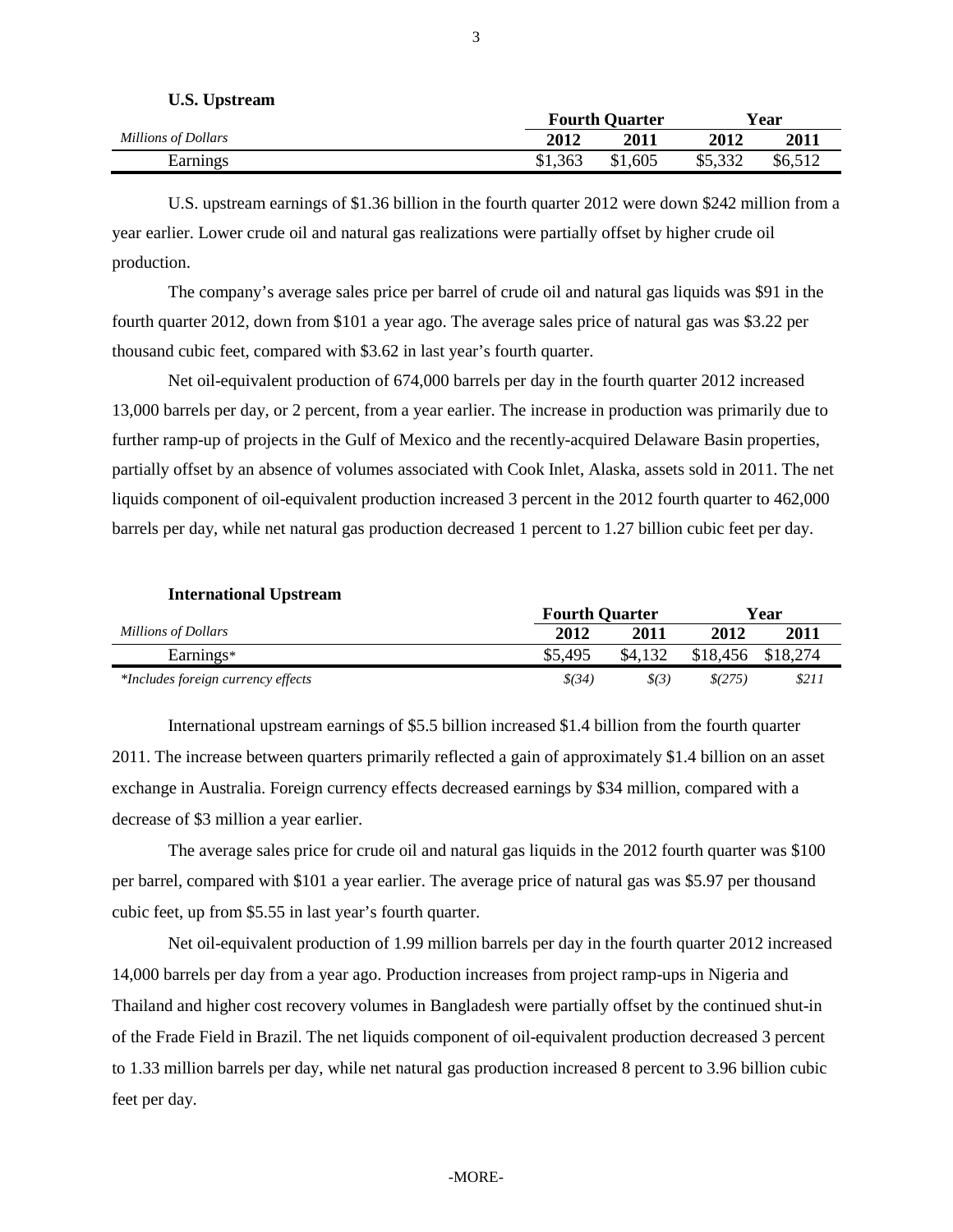|                     |                     | <b>Fourth Quarter</b> | Vear    |         |  |  |
|---------------------|---------------------|-----------------------|---------|---------|--|--|
| Millions of Dollars | 2012<br><b>2011</b> |                       | 2012    | 2011    |  |  |
| Earnings            | \$331               | $$^{(204)}$           | \$2,048 | \$1,506 |  |  |

# **DOWNSTREAM**

U.S. downstream operations earned \$331 million in the fourth quarter 2012, compared with a loss of \$204 million a year earlier. The increase was due to improved margins on refined products and higher earnings from the 50 percent-owned Chevron Phillips Chemical Company LLC.

Refinery crude oil input of 702,000 barrels per day in fourth quarter 2012 decreased 61,000 barrels per day from the year-ago period, primarily due to an early-August fire at the refinery in Richmond, California that shut down the crude unit. Refined product sales of 1.15 million barrels per day were down 75,000 barrels per day from fourth quarter 2011, mainly reflecting lower gasoline, gas oil and kerosene sales. Branded gasoline sales decreased 2 percent to 507,000 barrels per day.

| <b>International Downstream</b>    |        |                       |         |         |
|------------------------------------|--------|-----------------------|---------|---------|
|                                    |        | <b>Fourth Quarter</b> |         | Year    |
| Millions of Dollars                | 2012   | 2011                  | 2012    | 2011    |
| Earnings*                          | \$594  | \$143                 | \$2,251 | \$2,085 |
| *Includes foreign currency effects | \$(97) | $$$ (81               | \$(173) | \$(65)  |

International downstream operations earned \$594 million in the fourth quarter 2012, compared with \$143 million a year earlier. Current quarter earnings benefited from higher gains on asset sales, primarily reflecting the sale of the company's fuels marketing businesses in three countries in the Caribbean. A favorable change in effects on derivative instruments and improved margins on refined

products also contributed to the higher earnings in the 2012 quarter.

**U.S. Downstream**

Refinery crude oil input of 918,000 barrels per day increased 113,000 barrels per day from fourth quarter 2011, primarily due to consolidation of the 64 percent-owned Star Petroleum Refining Company beginning June 2012. Total refined product sales of 1.57 million barrels per day in the 2012 fourth quarter were flat compared to a year earlier.

# **ALL OTHER**

|                                    |             | <b>Fourth Quarter</b> |           |             |  |  |
|------------------------------------|-------------|-----------------------|-----------|-------------|--|--|
| Millions of Dollars                | 2012        | 2011                  | 2012      | <b>2011</b> |  |  |
| Net Charges*                       | $$^{(538)}$ | \$(553)               | \$(1,908) | \$(1,482)   |  |  |
| *Includes foreign currency effects | \$0         |                       | \$(6)     | \$(25)      |  |  |

All Other consists of mining operations, power generation businesses, worldwide cash management and debt financing activities, corporate administrative functions, insurance operations, real estate activities, energy services, alternative fuels, and technology companies.

#### -MORE-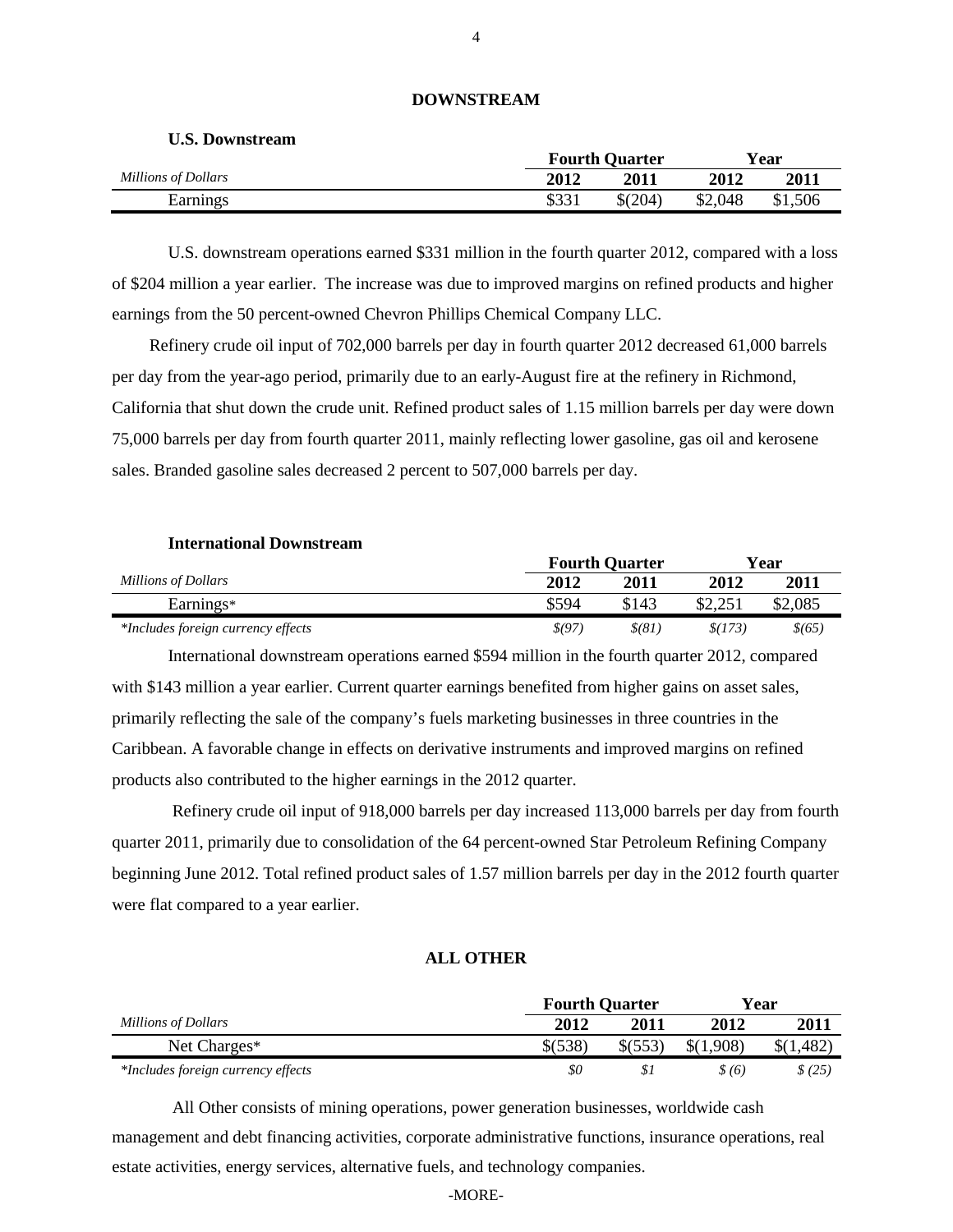Net charges in the fourth quarter 2012 were \$538 million, compared with \$553 million in the year-ago period.

# **CAPITAL AND EXPLORATORY EXPENDITURES**

Capital and exploratory expenditures in 2012 were \$34.2 billion, compared with \$29.1 billion in 2011. The amounts included approximately \$2.1 billion in 2012 and \$1.7 billion in 2011 for the company's share of expenditures by affiliates, which did not require cash outlays by the company. Expenditures for upstream represented 89 percent of the companywide total in 2012.

#### *# #* #

#### **NOTICE**

**Chevron's discussion of fourth quarter 2012 earnings with security analysts will take place on Friday, February 1, 2013, at 8:00 a.m. PST. A webcast of the meeting will be available in a listen-only mode to individual investors, media, and other interested parties on Chevron's Web site at [www.chevron.com](http://www.chevron.com/) under the "Investors" section. Additional financial and operating information will be contained in the Earnings Supplement that will be available under "Events and Presentations" in the "Investors" section on the Web site.**

**Chevron will post selected first quarter 2013 interim performance data for the company and industry on its Web site on Wednesday, April 10, 2013, at 2:00 p.m. PDT***.* **Interested parties may view this interim data at [www.chevron.com](http://www.chevron.com/) under the "Investors" section.** 

#### **CAUTIONARY STATEMENTS RELEVANT TO FORWARD-LOOKING INFORMATION FOR THE PURPOSE OF "SAFE HARBOR" PROVISIONS OF THE PRIVATE SECURITIES LITIGATION REFORM ACT OF 1995**

*This press release contains forward-looking statements relating to Chevron's operations that are based on management's current expectations, estimates and projections about the petroleum, chemicals and other energyrelated industries. Words such as "anticipates," "expects," "intends," "plans," "targets," "forecasts," "projects," "believes," "seeks," "schedules," "estimates," "budgets," "outlook" and similar expressions are intended to identify such forward-looking statements. These statements are not guarantees of future performance and are subject to certain risks, uncertainties and other factors, many of which are beyond the company's control and are difficult to predict. Therefore, actual outcomes and results may differ materially from what is expressed or forecasted in such forward-looking statements. The reader should not place undue reliance on these forwardlooking statements, which speak only as of the date of this press release. Unless legally required, Chevron undertakes no obligation to update publicly any forward-looking statements, whether as a result of new information, future events or otherwise.*

*Among the important factors that could cause actual results to differ materially from those in the forward-looking statements are: changing crude oil and natural gas prices; changing refining, marketing and chemical margins; actions of competitors or regulators; timing of exploration expenses; timing of crude oil liftings; the competitiveness of alternate-energy sources or product substitutes; technological developments; the results of operations and financial condition of equity affiliates; the inability or failure of the company's joint-venture partners to fund their share of operations and development activities; the potential failure to achieve expected net production from existing and future crude oil and natural gas development projects; potential delays in the development, construction or start-up of planned projects; the potential disruption or interruption of the company's production or manufacturing facilities or delivery/transportation networks due to war, accidents, political events, civil unrest, severe weather or crude oil production quotas that might be imposed by the Organization of Petroleum Exporting Countries; the potential liability for remedial actions or assessments under existing or future environmental regulations and litigation; significant investment or product changes required by existing or future environmental statutes, regulations and litigation; the potential liability resulting from other pending or future litigation; the*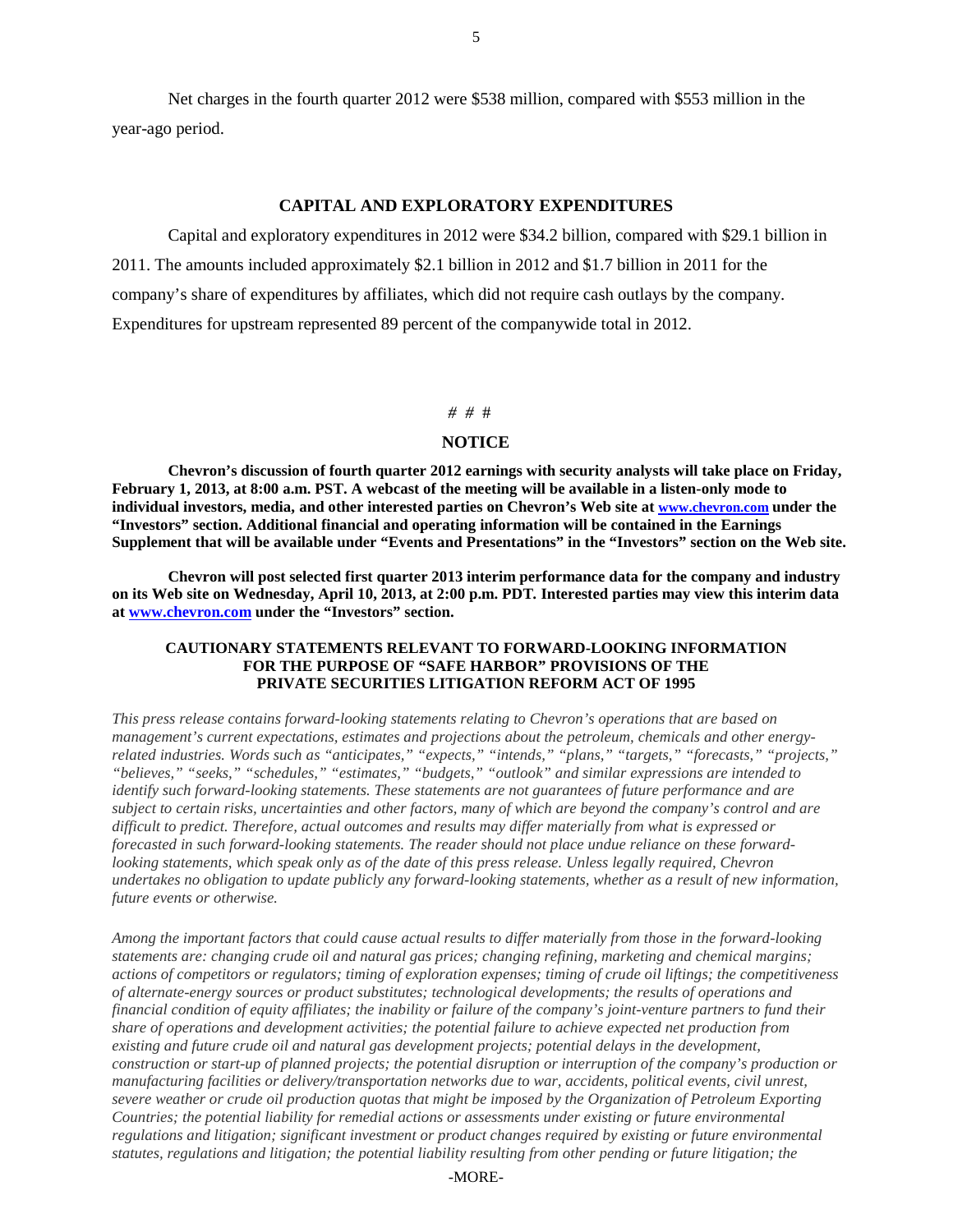*company's future acquisition or disposition of assets and gains and losses from asset dispositions or impairments; government-mandated sales, divestitures, recapitalizations, industry-specific taxes, changes in fiscal terms or restrictions on scope of company operations; foreign currency movements compared with the U.S. dollar; the effects of changed accounting rules under generally accepted accounting principles promulgated by rule-setting bodies; and the factors set forth under the heading "Risk Factors" on pages 29 through 31 of the company's 2011 Annual Report on Form 10-K. In addition, such results could be affected by general domestic and international economic and political conditions. Other unpredictable or unknown factors not discussed in this press release could also have material adverse effects on forward-looking statements.*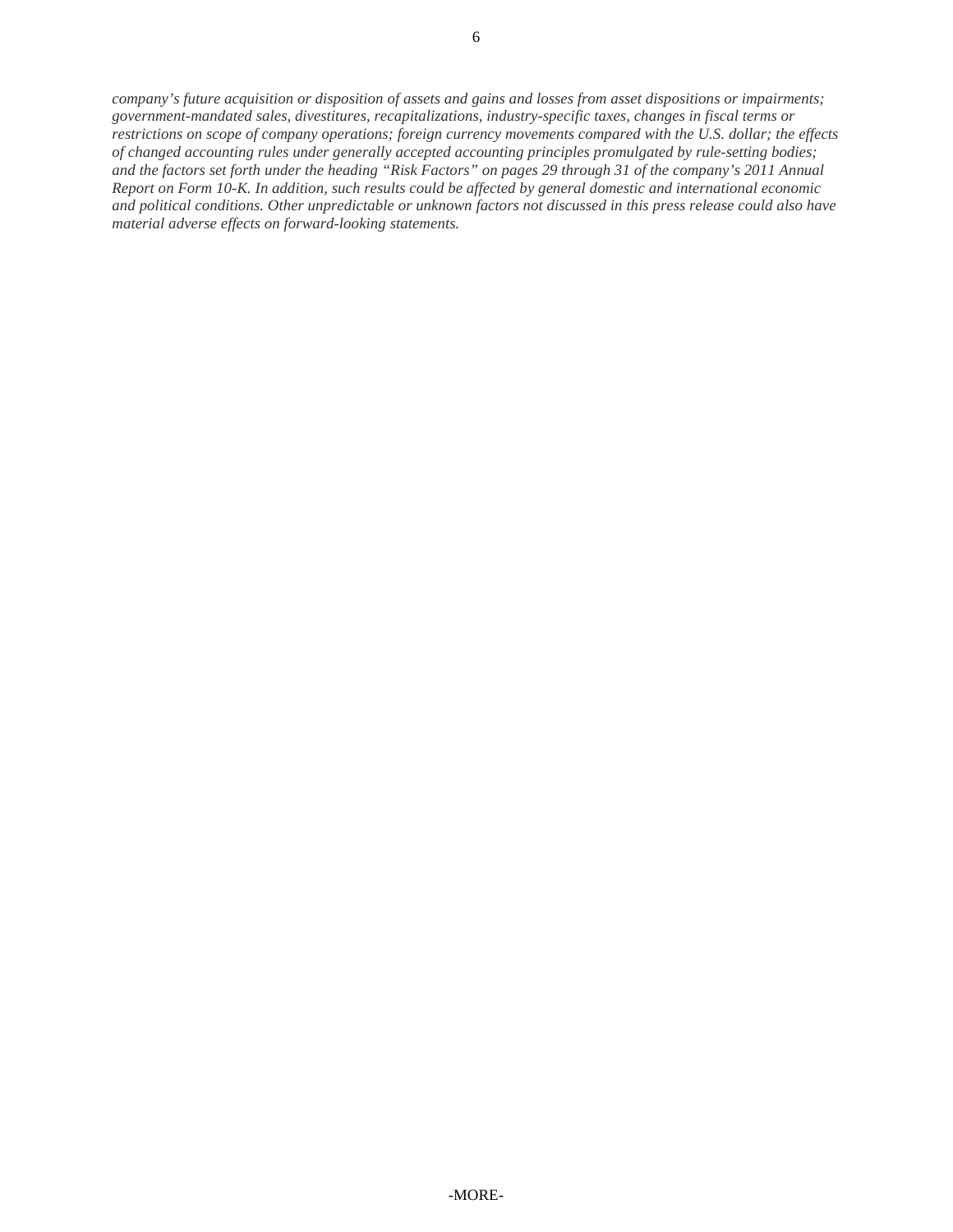# **CHEVRON CORPORATION - FINANCIAL REVIEW (Millions of Dollars, Except Per-Share Amounts)**

# **CONSOLIDATED STATEMENT OF INCOME**

| (unaudited)                                               |              | <b>Three Months</b><br><b>Ended December 31</b> |               | <b>Year Ended</b><br>December 31 |
|-----------------------------------------------------------|--------------|-------------------------------------------------|---------------|----------------------------------|
| <b>REVENUES AND OTHER INCOME</b>                          | 2012         | 2011                                            | 2012          | 2011                             |
| Sales and other operating revenues                        | \$<br>56,254 | \$<br>58,027                                    | \$<br>230,590 | \$<br>244,371                    |
| Income from equity affiliates                             | 1,815        | 1,567                                           | 6,889         | 7,363                            |
| Other income                                              | 2,483        | 391                                             | 4,430         | 1,972                            |
| <b>Total Revenues and Other Income</b>                    | 60,552       | 59,985                                          | 241,909       | 253,706                          |
| <b>COSTS AND OTHER DEDUCTIONS</b>                         |              |                                                 |               |                                  |
| Purchased crude oil and products                          | 33,959       | 36,363                                          | 140,766       | 149,923                          |
| Operating, selling, general and administrative expenses   | 7,455        | 7,278                                           | 27,294        | 26,394                           |
| <b>Exploration</b> expenses                               | 357          | 386                                             | 1,728         | 1,216                            |
| Depreciation, depletion and amortization                  | 3,554        | 3,313                                           | 13,413        | 12,911                           |
| Taxes other than on income                                | 3,251        | 2,680                                           | 12,376        | 15,628                           |
| Interest and debt expense                                 |              |                                                 |               |                                  |
| <b>Total Costs and Other Deductions</b>                   | 48,576       | 50,020                                          | 195,577       | 206,072                          |
| <b>Income Before Income Tax Expense</b>                   | 11,976       | 9,965                                           | 46,332        | 47,634                           |
| Income tax expense                                        | 4,679        | 4,813                                           | 19,996        | 20,626                           |
| <b>Net Income</b>                                         | 7,297        | 5,152                                           | 26,336        | 27,008                           |
| Less: Net income attributable to noncontrolling interests | 52           | 29                                              | 157           | 113                              |
| NET INCOME ATTRIBUTABLE TO                                |              |                                                 |               |                                  |
| <b>CHEVRON CORPORATION</b>                                | \$<br>7,245  | \$<br>5,123                                     | \$<br>26,179  | \$<br>26,895                     |
| PER-SHARE OF COMMON STOCK                                 |              |                                                 |               |                                  |
| Net Income Attributable to Chevron Corporation            |              |                                                 |               |                                  |
| - Basic                                                   | \$<br>3.73   | \$<br>2.61                                      | \$<br>13.42   | \$<br>13.54                      |
| - Diluted                                                 | \$<br>3.70   | \$<br>2.58                                      | \$<br>13.32   | \$<br>13.44                      |
| <b>Dividends</b>                                          | \$<br>0.90   | \$<br>0.81                                      | \$<br>3.51    | \$<br>3.09                       |
| Weighted Average Number of Shares Outstanding (000's)     |              |                                                 |               |                                  |
| - Basic                                                   | 1,938,257    | 1,972,803                                       | 1,950,480     | 1,986,482                        |
| - Diluted                                                 | 1,952,298    | 1,987,146                                       | 1,964,755     | 2,000,785                        |
| * Includes excise, value-added and similar taxes.         | \$<br>2,131  | \$<br>1,713                                     | \$<br>8,010   | \$<br>8,085                      |

#### **Attachment 1**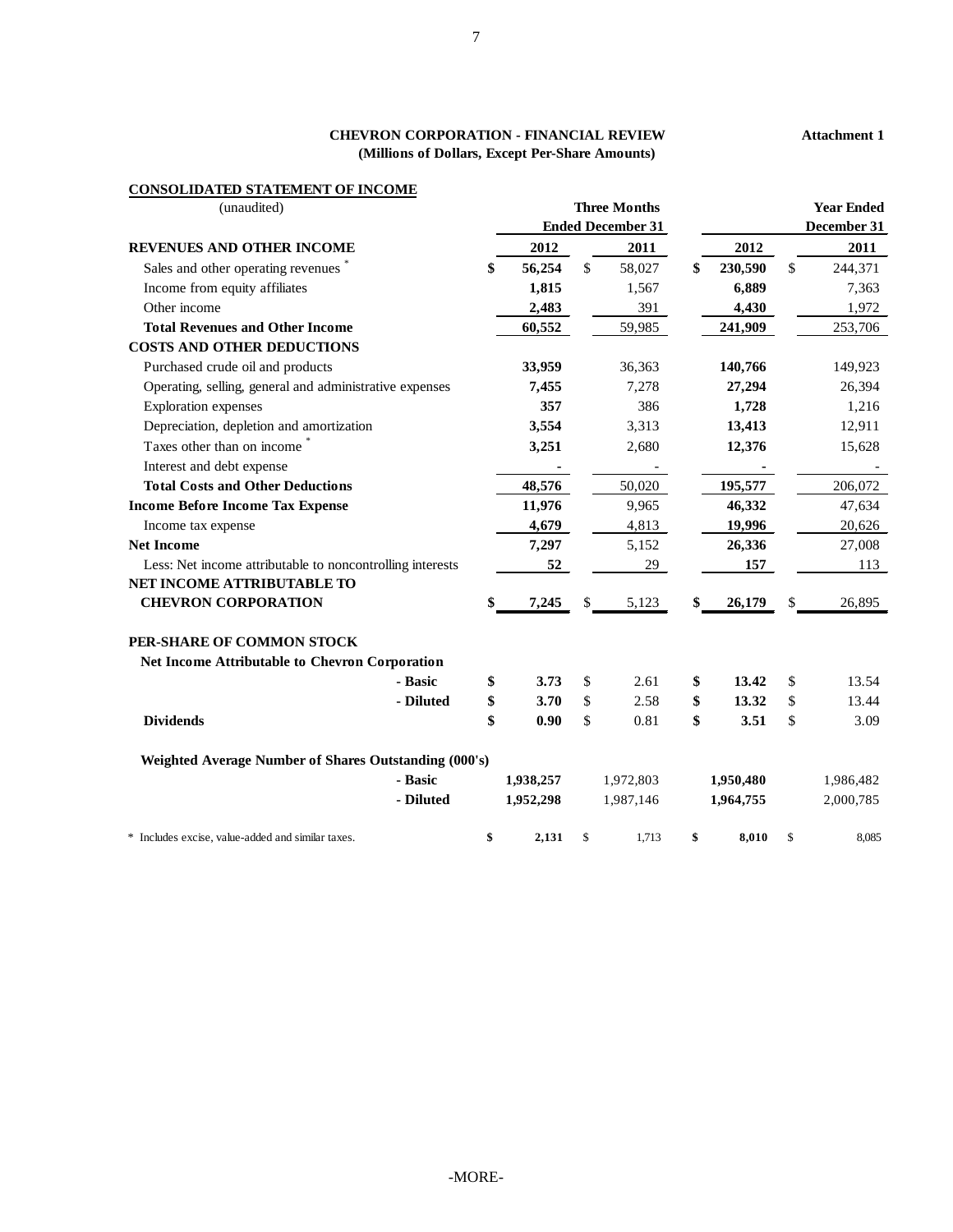# **CHEVRON CORPORATION - FINANCIAL REVIEW**

**(Millions of Dollars)** (unaudited)

#### **Attachment 2**

| <b>EARNINGS BY MAJOR OPERATING AREA</b> | <b>Three Months</b><br><b>Ended December 31</b> |    |       |    |         | <b>Year Ended</b><br>December 31 |          |
|-----------------------------------------|-------------------------------------------------|----|-------|----|---------|----------------------------------|----------|
|                                         | 2012                                            |    | 2011  |    | 2012    |                                  | 2011     |
| Upstream                                |                                                 |    |       |    |         |                                  |          |
| <b>United States</b>                    | \$<br>1,363                                     | \$ | 1,605 | \$ | 5,332   | \$                               | 6,512    |
| International                           | 5,495                                           |    | 4,132 |    | 18,456  |                                  | 18,274   |
| <b>Total Upstream</b>                   | 6,858                                           |    | 5,737 |    | 23,788  |                                  | 24,786   |
| Downstream                              |                                                 |    |       |    |         |                                  |          |
| <b>United States</b>                    | 331                                             |    | (204) |    | 2,048   |                                  | 1,506    |
| International                           | 594                                             |    | 143   |    | 2,251   |                                  | 2,085    |
| <b>Total Downstream</b>                 | 925                                             |    | (61)  |    | 4,299   |                                  | 3,591    |
| All Other $(1)$                         | (538)                                           |    | (553) |    | (1,908) |                                  | (1, 482) |
| Total $^{(2)}$                          | \$<br>7,245                                     | \$ | 5,123 | \$ | 26,179  | S                                | 26.895   |

| <b>SELECTED BALANCE SHEET ACCOUNT DATA</b>            | Dec. 31, 2012 | Dec. 31, 2011 |
|-------------------------------------------------------|---------------|---------------|
| Cash and Cash Equivalents                             | \$<br>20,939  | 15,864        |
| Time Deposits                                         | \$<br>708     | 3,958         |
| Marketable Securities                                 | \$<br>266     | 249           |
| <b>Total Assets</b>                                   | \$<br>232,982 | 209,474       |
| <b>Total Debt</b>                                     | \$<br>12,192  | 10.152        |
| <b>Total Chevron Corporation Stockholders' Equity</b> | \$<br>136,524 | 121.382       |
|                                                       |               |               |

|                                                                             |             | <b>Three Months</b>      |              |    | <b>Year Ended</b> |
|-----------------------------------------------------------------------------|-------------|--------------------------|--------------|----|-------------------|
|                                                                             |             | <b>Ended December 31</b> |              |    | December 31       |
| <b>CAPITAL AND EXPLORATORY EXPENDITURES (3)</b>                             | 2012        | 2011                     | 2012         |    | 2011              |
| <b>United States</b>                                                        |             |                          |              |    |                   |
| Upstream                                                                    | \$<br>3,488 | \$<br>1,977              | \$<br>8,531  | £. | 8,318             |
| Downstream                                                                  | 792         | 567                      | 1,913        |    | 1,461             |
| Other                                                                       | 262         | 120                      | 602          |    | 575               |
| <b>Total United States</b>                                                  | 4,542       | 2,664                    | 11,046       |    | 10,354            |
| <b>International</b>                                                        |             |                          |              |    |                   |
| Upstream                                                                    | 6,494       | 5,110                    | 21,913       |    | 17,554            |
| Downstream                                                                  | 512         | 487                      | 1,259        |    | 1,150             |
| Other                                                                       | 8           | 3                        | 11           |    | 8                 |
| <b>Total International</b>                                                  | 7,014       | 5,600                    | 23,183       |    | 18,712            |
| Worldwide                                                                   | 11,556      | \$<br>8,264              | \$<br>34,229 |    | 29,066            |
| (1) Includes mining operations, nower generation businesses, worldwide cash |             |                          |              |    |                   |

(1) Includes mining operations, power generation businesses, worldwide cash management and debt financing activities, corporate administrative functions, insurance operations, real estate activities, alternative fuels and technology companies.

(2) Net Income Attributable to Chevron Corporation (See Attachment 1)

(3) Includes interest in affiliates:

| menages mercies in ammates. |     |               |             |            |
|-----------------------------|-----|---------------|-------------|------------|
| <b>United States</b>        | 126 | 83            | 308         | 277<br>، ت |
| International               | 049 | $- - -$<br>IJ | 1.809       | 1.418      |
| Total                       | 749 | 660           | 117<br>4.11 | 1,695      |